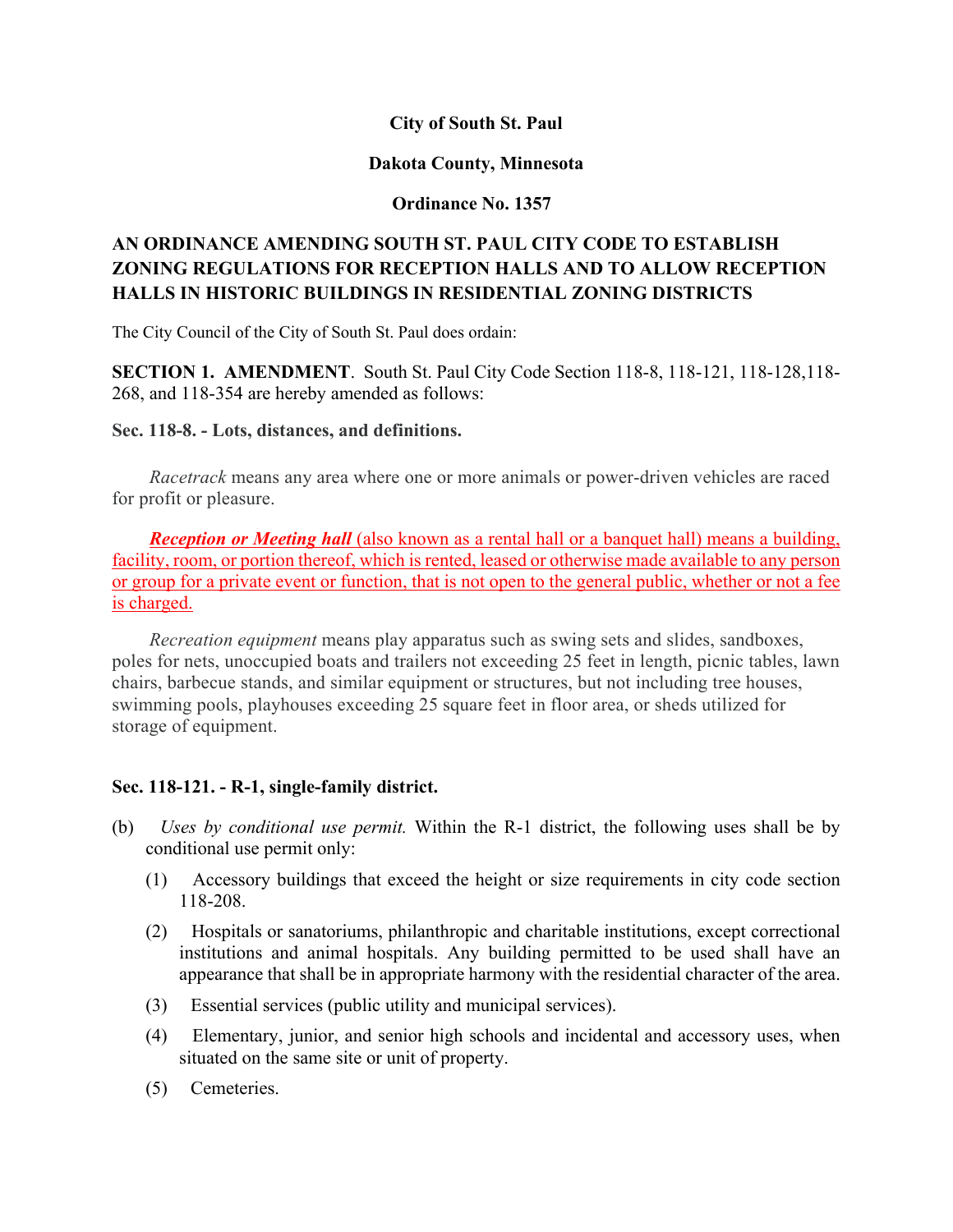- (6) Home occupations.
- (7) A PWS antenna mounted on the outside of an institutional building or structure of any height, as defined in section 118-207, and any governmental building or structure.
- (8) A small wireless facility, as defined in section 54-402, that is located in the right-ofway, as long as all provisions of sections 54-400—54-429 have been met.
- (9) A detached garage when the principal dwelling already has an attached garage. No more than one detached garage shall be allowed per lot or per property under single ownership.
- (10) A Reception or Meeting hall that is not part of a church, school, charitable organization, or other allowed use when contained within an existing building that is listed on the National Register of Historic Places.

#### **Sec. 118-128. - GB, general business district.**

- (b) *Uses by conditional use permit.* Within the GB district, the following uses may be allowed only by conditional use permit:
	- (26) Other uses deemed by the city council to be similar in purpose and character to those set forth in this subsection and in subsection (a) of this section.
	- (27) Parking garage.
	- (28) Public hall.
	- $(29)(28)$  PWS antennas.
	- $(30)(29)$  PWS tower.
	- (30) Reception or Meeting Hall
	- (31) Seasonal business.

#### **Sec. 118-268. - Amusement or entertainment.**

Amusement and entertainment uses shall include, but are not limited to, auditorium or recreational building, reception or meeting hall that is not accessory to an allowed use, billiard parlor, pool hall, bowling alley, dance studio, health club, moving picture theater, swimming pool, reading room, professional fine arts, photography, music, drama or dance studio, video game room, mechanical amusement game room, video tape rental, and similar uses. Said uses shall not be permitted unless they meet the following criteria:

- (1) The use is desirable to the public convenience and welfare;
- (2) The use is not detrimental or injurious to the public health, peace, or safety;
- (3) The use is not detrimental or injurious to the character or value of surrounding properties;
- (4) The use has adequate off-street parking facilities;